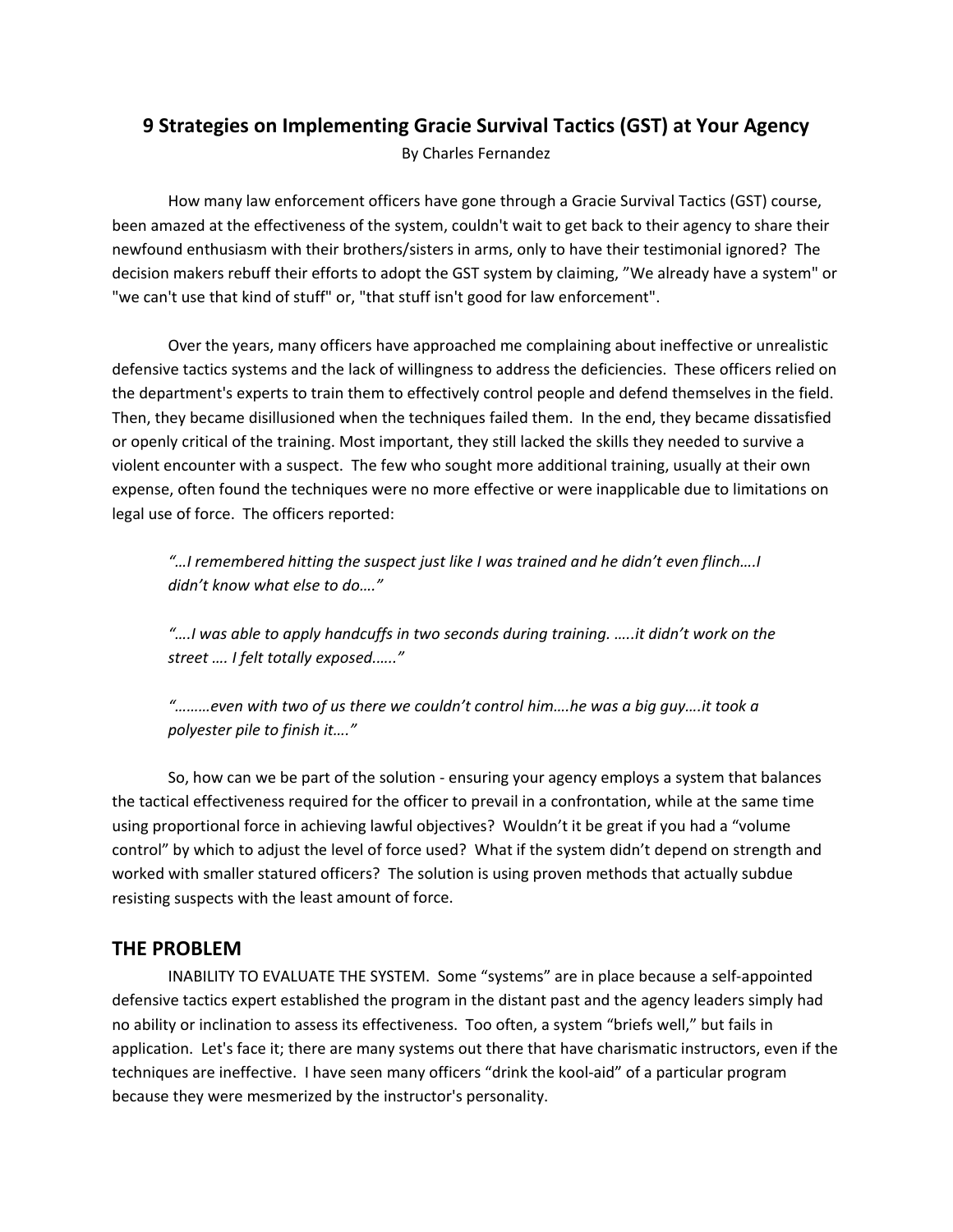WRONG APPROACH. Many defensive tactics systems advocate what I call the "Harder! Faster! Stronger!" approach relying on physical attributes such as speed, strength and explosiveness. The problem is that not all officers will ever have these attributes. There is an old saying, "you can't teach an elephant to be a gazelle and you can't teach a race horse to be an ox." No matter how hard you try, you will not be able to teach a 100 pound officer to be bigger and stronger in order to successfully and consistently overpower an athletic 250‐pound determined attacker. This "Harder! Faster! Stronger!" approach may also increase the likelihood of excessive force allegations.

FEAR OF CHANGE. I realize that no two law enforcement agencies are alike, but here are some common organizational obstacles we face when attempting to reform defensive tactics programs.

Changing a DT program involves taking some risk. Whenever an agency head changes methods, they expose themselves to criticism as they now "own" any new problems that arise as a result of their decision. DT training must balance tactical effectiveness with proportional force. The law enforcement profession is inherently conservative. For many, it is safer and easier to stay with the herd than be eaten by the litigious wolves.

In most cases, one person oversees the defensive tactics (DT) in any agency. They are usually in that position because the chief views them as a subject matter expert. Most chiefs are too busy with other duties to spend any time analyzing their DT program, so the appointed DT expert usually has a powerful vote on any changes to an existing system and often views any attempts to reform the system as a personal attack on their expertise and credibility.

Finally realize that, especially in larger departments, you are probably not the first to approach your DT Coordinator with news about the effectiveness of a new program or new technique(s). You must first understand how the above factors affect your DT coordinator in order to tailor a strategy to address them. Now that we understand the problem, we must get to work solving it.

## **THE SOLUTION**

After many years of frustration and failure, I finally was able to implement an effective, efficient, legally defensible, and flexible defensive tactics system that worked for all officers. The following nine actions were the keys to success.

- 1. Always realize the importance of your mission: Bringing effective techniques to the officers at your agency. Keep this front and center to maintain your motivation when you face the challenges and setbacks that you will surely encounter.
- 2. Get the most out of your training : In order to sell, organize, teach, and defend the system from criticism, you must first be very familiar with the system. For example: You might hear someone say "*The Gracies always want to go to the Guard, and we all know that's bad for Law Enforcement.*" If you understand the system, you can enlighten them by telling them that the Gracies also prefer to stay on top in a fight and that they only train from the bottom in the event they are forced there by a bigger, stronger opponent. I strongly encourage taking copious notes at your next GST seminar. Even if you don't think that you need to take notes, you can always learn something new, even if it is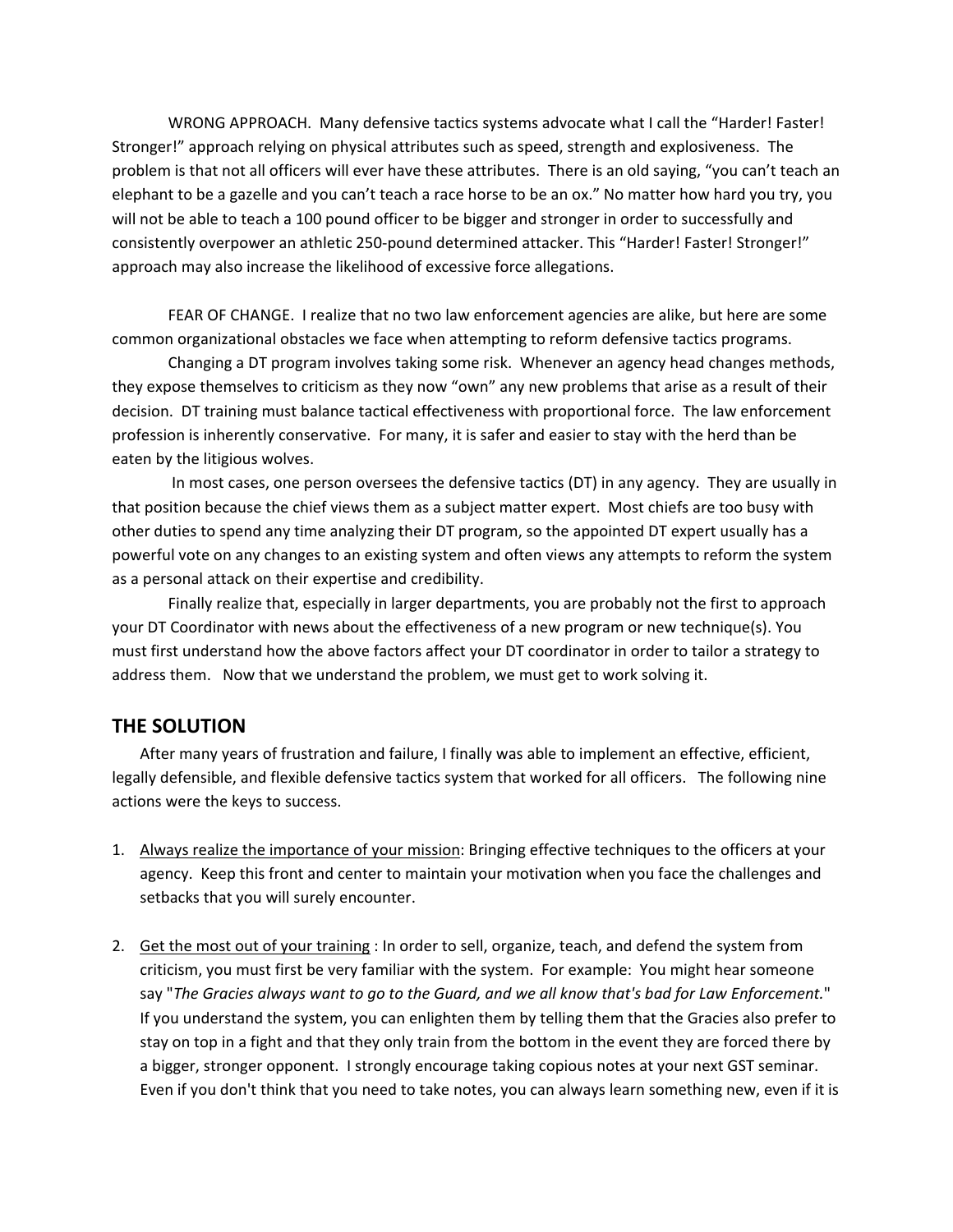just a better way to explain an aspect of the system or the training. Your audience will sense your confidence and enthusiasm in the system.

- 3. Create your own GAPP list: The Gracie Academy understands that an agency may not have the resources to train the entire GST system. So they compiled a smaller list called "GAPP (Gracie Academy Premium Picks) techniques" and a compressed four‐hour lesson plan for use when that you have limited time and resources. Because you may not be allowed to teach the entire system, you should compile you own premium picks. If you could only teach a few techniques, what would they be? This list should be based on your agency's unique needs. If those needs are successfully met, it is likely that your agency will adopt more of the system.
- 4. Know your own policies: I have consulted with several officers about adopting the program at their agency and I have always been surprised to learn they do not know their own policies in regards to this subject. Is it written in policy that they can only do a particular system? Are any types of techniques forbidden? What is their Use of Force Continuum or Response Options Wheel or Response to Resistance Matrix? It is vital to know this because you should not concentrate your efforts on something that is explicitly forbidden in policy, (changing policy is a longer range and more difficult goal). Remember, to win in any arena you must first know the rules of the game.
- 5. Become familiar with Use of Force case law: When people say that you can't use GST, you should refute them by citing Federal and State/local Case law, in addition to (as already addressed above) department policy. Study Supreme Court case law as it universally applies to the entire nation. The Circuit Court of Appeals and the Federal District Court in your area are also important, as are relevant state and local court rulings. At a minimum, you should be familiar with the primary Supreme Court ruling regarding police use of force; Graham v. Connor, 490 U.S. 386 (1989) which lays out the guidelines for application of force by introducing the Objective Reasonableness Standard. Additionally, knowledge of case law will also help you design your training. You can train the officer to use a particular technique with the appropriate stimulus or level of resistance that is consistent with case law. It will also help you if you instruct officers, because questions will inevitably come up regarding the parameters of application, as well as, how they should document it. Finally, knowledge of case law will increase your credibility with your DT coordinator/Chief by showing them that you are also addressing the legal/liability side of this issue.
- 6. Learn how to write a lesson plan and properly document your training: Every state has a licensing department or commission. In California they have POST (Peace Officer Standards and Training) and in Texas we have TCLEOSE (Texas Commission on Law Enforcement Officer Standards and Education). Contact your state's training standards office and learn how to properly document your training. Being a certified instructor and having a properly written lesson plan will add to your credibility. Credibility is everything.
- 7. Co-op the DT Coordinator don't threaten him: The DT Coordinator is accustomed to others trying to undermine him or to take his position. Consequently, it is natural for the DT Coordinator to